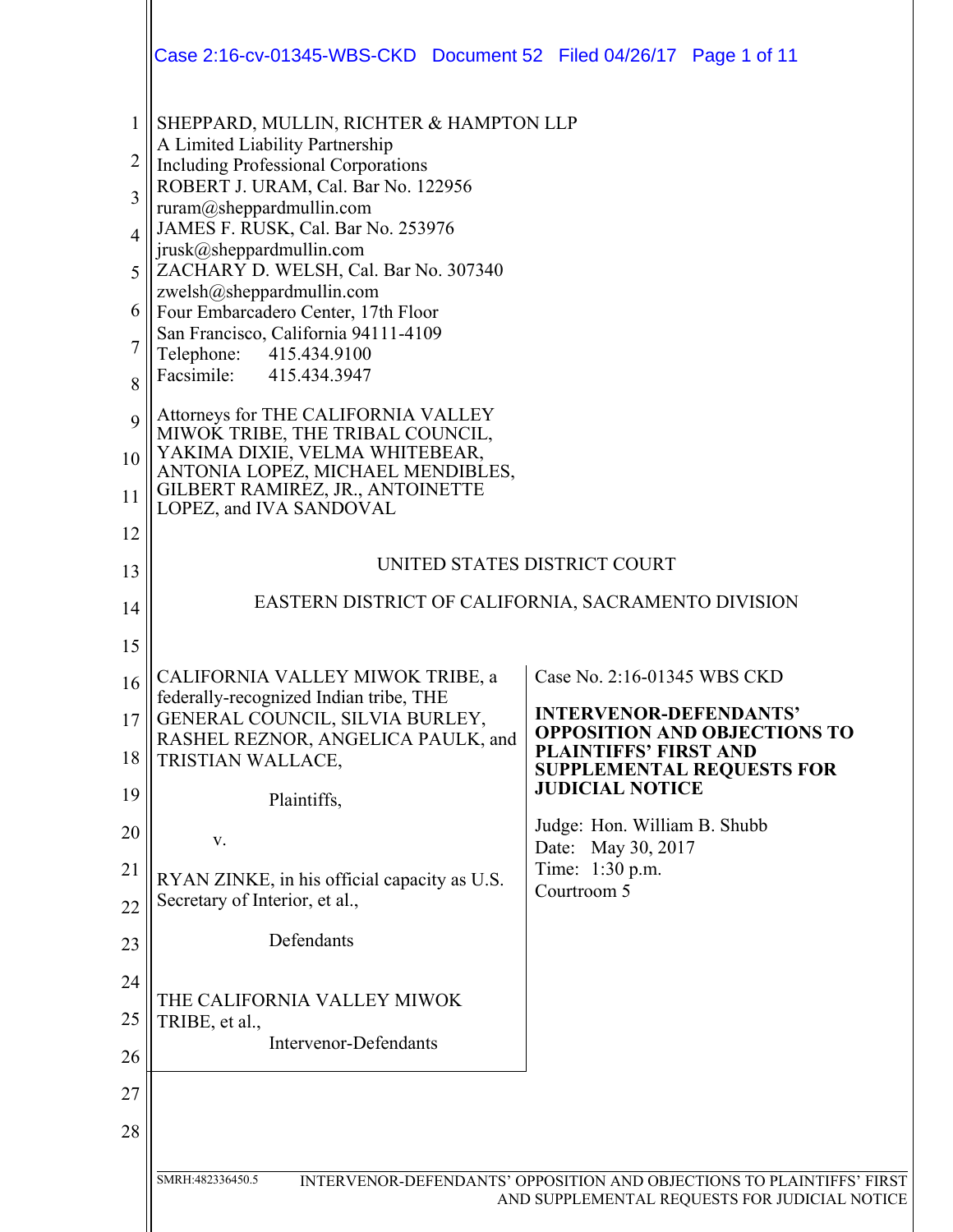1

## **I. INTRODUCTION AND SUMMARY OF ARGUMENT**

2 3 4 5 6 7 8 9 10 11 Intervenor-Defendants request that this Court deny Plaintiffs' Request for Judicial Notice, ECF No. 45, and Supplemental Request for Judicial Notice, ECF No. 48-1 (collectively, the RJNs), in their entirety. The RJNs seek judicial notice of 34 letters, documents, emails, and court filings (the Documents) under Federal Rule of Evidence 201 — which allows the Court to take notice of indisputable facts derived from sources whose accuracy cannot be questioned. The Court should decline to judicially notice any facts based on the Documents because (i) Plaintiffs have not identified any specific facts for which they seek judicial notice; (ii) Plaintiffs improperly seek judicial notice of the truth of matters asserted in the Documents and/or of Plaintiffs' interpretation of the Documents; and (iii) many of the Documents are not relevant to any issue before this Court.

12 13 In addition, the majority of the Documents are extra-record evidence that the Court should not consider in reviewing agency action under the Administrative Procedure Act (APA).

14

### **II. LEGAL STANDARDS FOR JUDICIAL NOTICE**

15 16 17 18 19 20 Under Rule 201, courts may judicially notice facts "not subject to reasonable dispute" because they are either "generally known within the trial court's territorial jurisdiction" or "can be accurately and readily determined from sources whose accuracy cannot reasonably be questioned." FRE 201(b). "Judicial notice applies to self-evident truths that no reasonable person could question, truisms that approach platitudes or banalities." *Hardy v. Johns-Manville Sales Corp*., 681 F.2d 334, 347 (5th Cir. 1982).

21

## **A. The burden of persuasion**

22 23 24 25 26 27 28 A party requesting judicial notice bears the "burden of showing that the items of which they seek judicial notice are not reasonably subject to dispute." *Committee to Protect our Agricultural Water v. Occidental Oil and Gas Corp.*, \_\_ F.Supp.3d \_\_, No. 15-cv-1323, 2017 WL 272215 at \*5 (E.D. Cal. Jan. 20, 2017) (denying plaintiffs' request for judicial notice). *See also Wilkins v. Ramirez*, 455 F.Supp.2d 1080, 1112 (S.D. Cal. 2006), citing *In re Tyrone F. Conner Corp.*, 140 B.R. 771, 781 (1992); *In re Am. Apparel, Inc. S'holder Litig*., 855 F.Supp.2d 1043,

-1-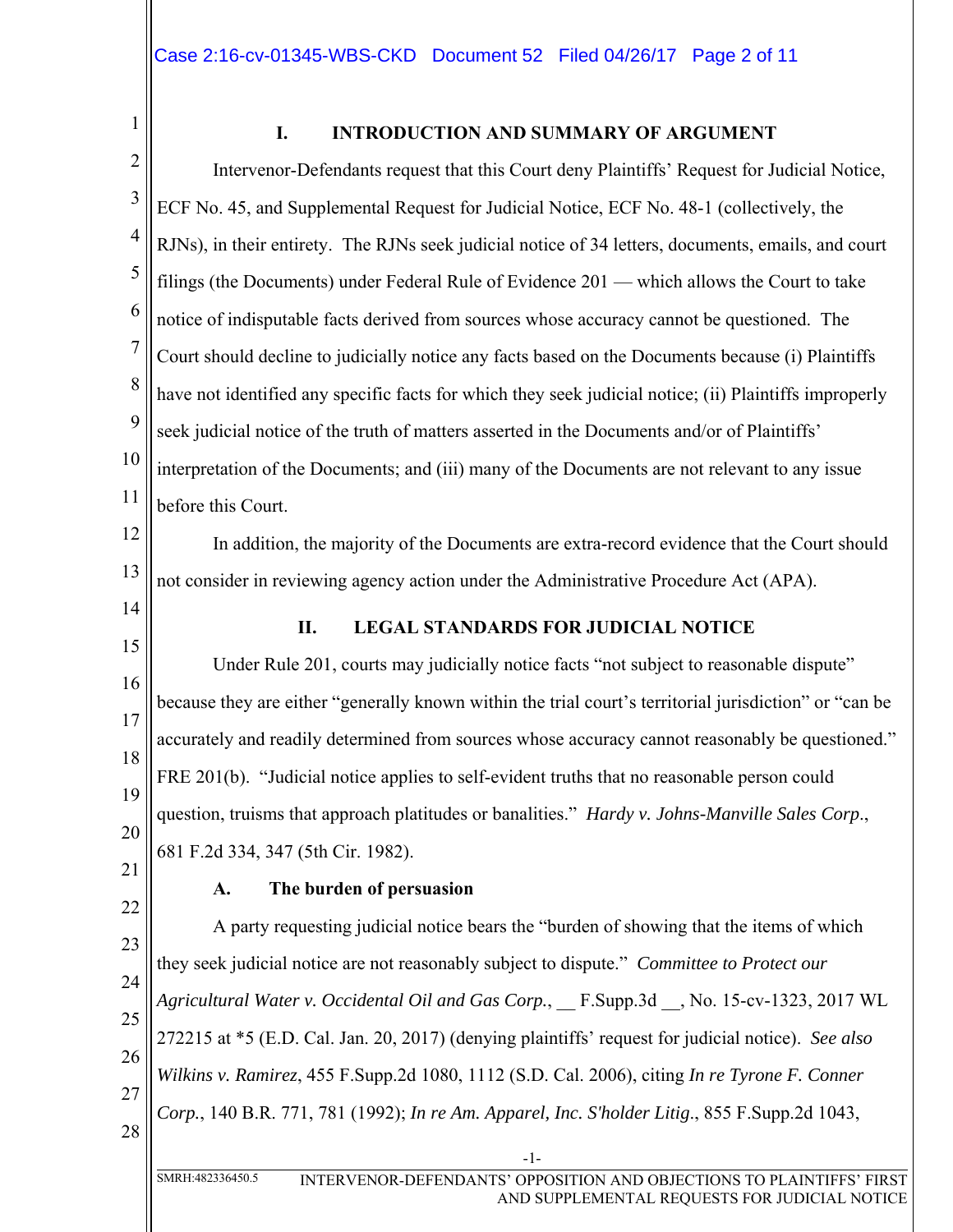## Case 2:16-cv-01345-WBS-CKD Document 52 Filed 04/26/17 Page 3 of 11

1 2 3 4 5 6 1063 (C.D. Cal. 2012). The requesting party also must show that judicial notice is necessary to the resolution of an issue before the court. *See Teamsters Local 617 Pension & Welfare Funds v. Apollo Grp., Inc.*, 633 F.Supp.2d 763, 776-777 (D. Ariz. 2009), *judgment vacated in part on other grounds*, 690 F.Supp.2d 959 (D. Ariz. 2010) (declining to take judicial notice of another court's order where the party requesting notice does not "offer any insight as to why judicial notice [is] necessary" to the resolution of the case).

7 8 9 10 11 A court may properly deny judicial notice where a party fails to make the necessary showing. "It is not incumbent upon the court to sort through the voluminous list of exhibits to determine whether any of the contents are appropriate subjects for judicial notice." *Committee to Protect Our Agricultural Water*, *supra*, 2017 WL 272215 at \*5 (*citing Harris v. County of Orange*, 682 F.3d 1126, 1131-1132 (9th Cir. 2012)).

12

### **B. Relevance**

13 14 15 Judicial notice is improper where facts to be noticed are irrelevant to the issues before the court. *E.g.*, *Del Campo v. Kennedy*, 517 F.3d 1070, 1075 n.7 (9th Cir. 2008) (denying request on irrelevancy grounds); *Trans-Sterling, Inc. v. Bible*, 804 F.2d 525, 528 (9th Cir. 1986) (same).

16

#### **C. Proper subjects of judicial notice**

17 18 19 20 Judicial notice may be based on various documents, including public records. *See United States v. Ritchie*, 342 F.3d 903, 908-909 (9th Cir. 2003). But, regardless of the source, a court may only take notice of *facts that are beyond dispute* based on the unquestioned accuracy of the documents *as to those facts*. *Id.*; FRE 201(b).

21 22 23 24 25 26 27 28 -2- The mere existence of a public record does not mean that all facts asserted within that record are subject to judicial notice. For example, a court may rely on the indisputable *existence* of a public record "to show . . . that a judicial proceeding occurred or that a document was filed in another court case." *Hurd v. Garcia*, 454 F.Supp.2d 1032, 1054-1055 (S.D. Cal. 2006), *overruled on other grounds by Albino v. Boca*, 747 F.3d 1162 (9th Cir. 2004) (*citing Wyatt v. Terhune*, 315 F.3d 1108, 1114 & n.5 (9th Cir. 2003)). But it may not rely on the same document to notice "the truth of the facts recited therein" if they are reasonably subject to dispute. *Lee v. City of Los Angeles*, 250 F.3d 668, 690 (9th Cir. 2001) (quotation marks and citation omitted). Likewise,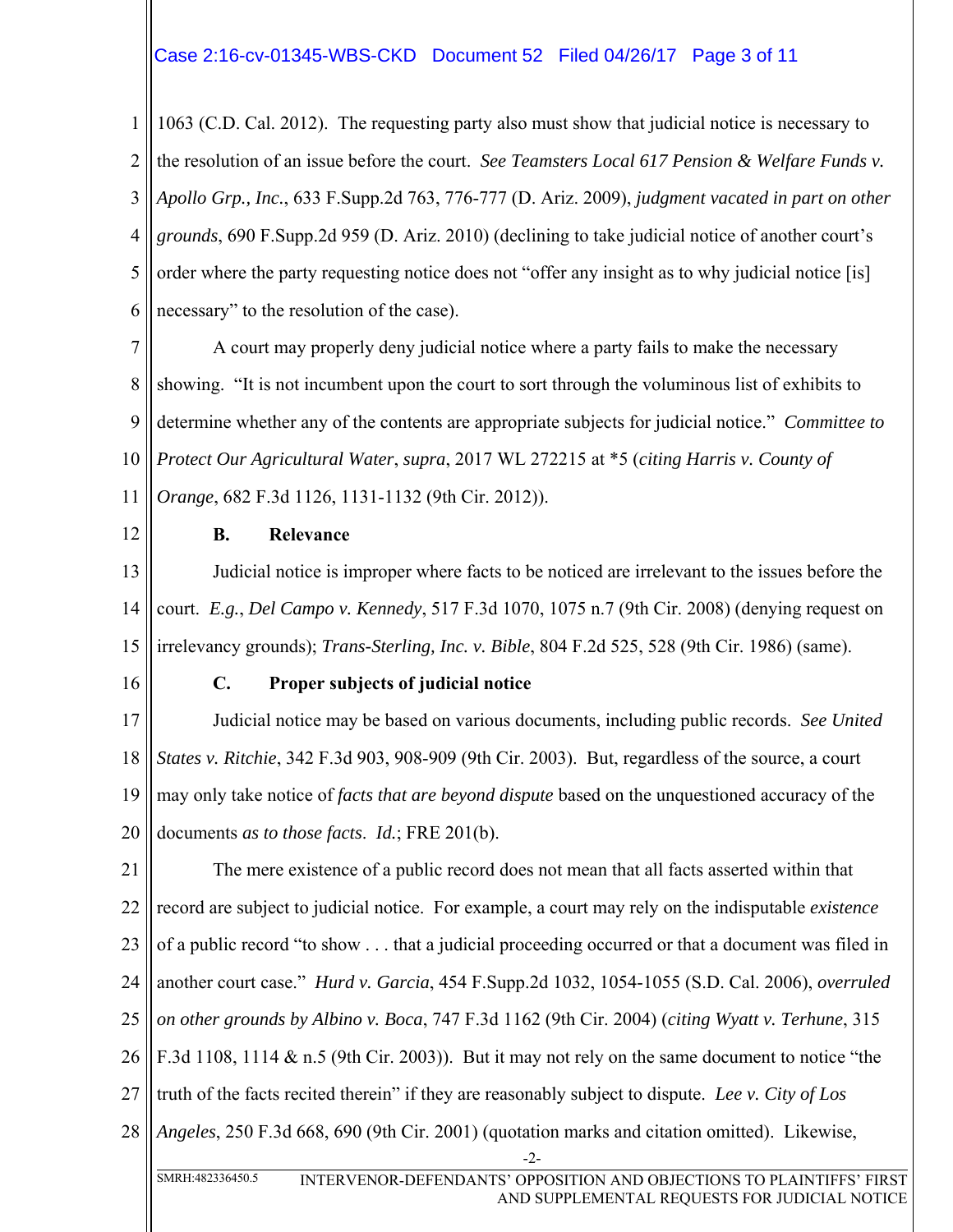# Case 2:16-cv-01345-WBS-CKD Document 52 Filed 04/26/17 Page 4 of 11

1 2 3 even if the accuracy of a public record or other document is unquestioned, a court "may not take judicial notice of one party's opinion of how [the document] should be interpreted." *United States v. Southern Cal. Edison Co.*, 300 F.Supp.2d 964, 974 (E.D. Cal. 2004).

4

### **D. Limitation on extra-record evidence**

5 6 7 8 9 10 11 12 13 14 15 16 The APA limits judicial review of agency action to the administrative record considered by the agency, *Vermont Yankee Nuclear Power Corp. v. NRDC*, 435 U.S. 519, 549 (1978), "not some new record made initially in the reviewing court," *Florida Power & Light Co. v. Lorion*, 470 U.S. 729, 743-744 (1985) (quotation marks and citation omitted). In an APA review case, the "court is not required to resolve any facts;" its role is to "determine whether or not as a matter of law the evidence *in the administrative record* permitted the agency to make the decision it did." *Occidental Eng'g Co. v. INS,* 753 F.2d 766, 769 (9th Cir. 1985) (italics added). The Ninth Circuit recognizes only four narrow exceptions to this rule. *Southwest Ctr. For Biological Diversity v. United States Forest Service*, 100 F.3d 1443, 1450 (9th Cir. 1996). Before a court will even consider admitting extra-record evidence under one of these exceptions, the plaintiff must show that the existing administrative record is inadequate for the court to perform its task. *Animal Defense Council v. Hodel*, 840 F.2d 1432, 1437 (9th Cir. 1988).

17 18 19 20 21 22 23 24 Judicial notice provides a way to establish facts related to a case without complying with the usual procedures for introducing evidence, such as witness testimony. FRE 201, Advisory Committee Note to Part (a). It should not be used to circumvent restrictions on the court's consideration of new evidence in record-review cases such as this one, where the admissibility of extra-record evidence is strictly limited. *C.f. United States v. Ritchie*, 342 F.3d 903, 908-909 (9th Cir. 2003) (holding that district court could not take judicial notice of exhibits submitted by a party for purposes of a Rule 12(b)(6) motion to dismiss, without converting the motion to dismiss into a motion for summary judgment).

25

#### **III. ARGUMENT**

26 27 28 -3- Plaintiffs have failed to meet their burden of showing that any fact is a proper subject of judicial notice by this Court under Rule 201. Even if Plaintiffs could establish that the Documents contain specific facts that are relevant and are beyond reasonable dispute, they have not shown it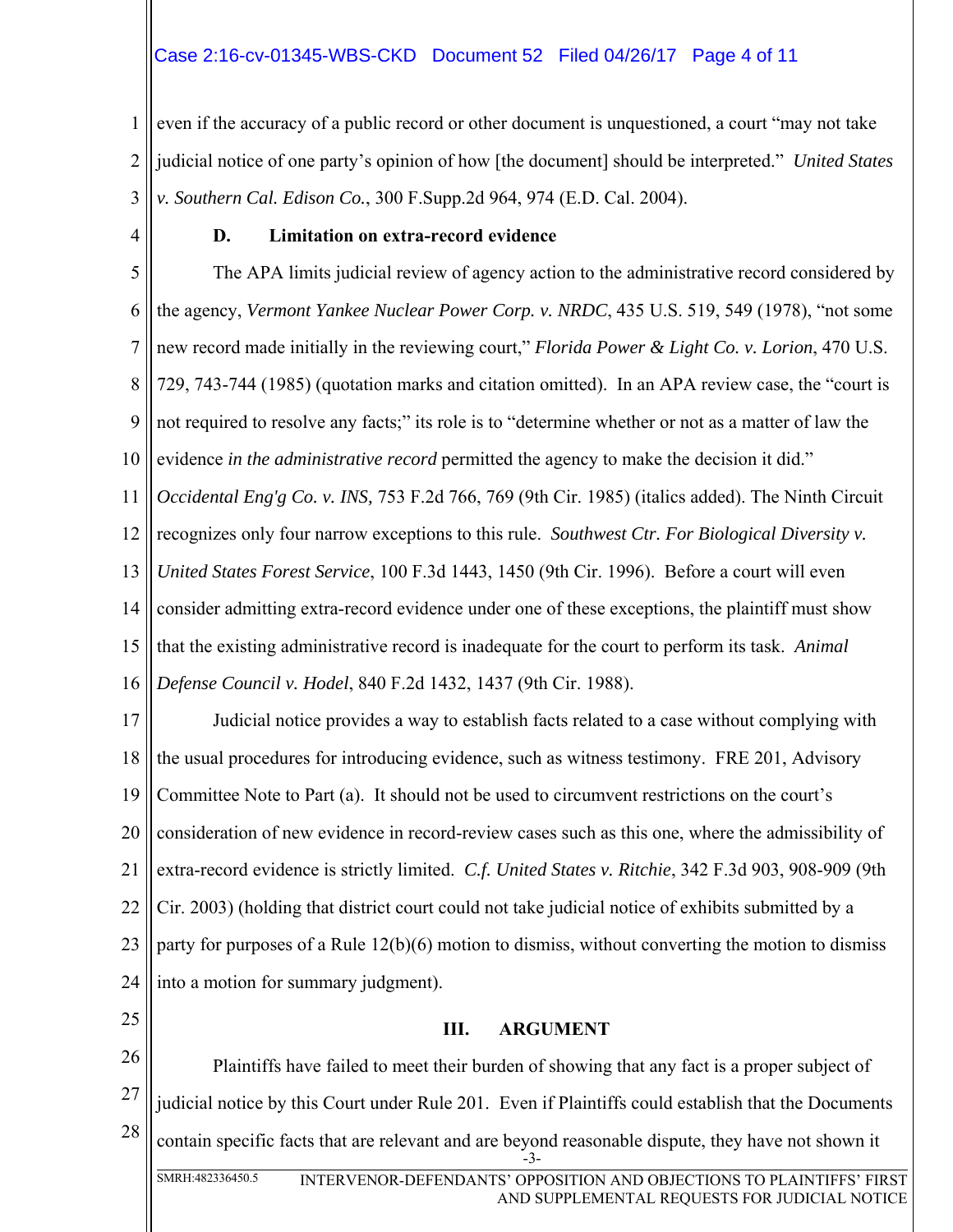# Case 2:16-cv-01345-WBS-CKD Document 52 Filed 04/26/17 Page 5 of 11

1 2 3 is necessary or appropriate for this Court to consider any such extra-record evidence in its review of the December 2015 Bureau of Indian Affairs decision (2015 Decision) that Plaintiffs challenge in this case.

4

# **A. Plaintiffs have failed to show that judicial notice is proper.**

5 6 7 Each paragraph of the RJNs offers a cursory citation to FRE 201 and recites, without explanation, that one of the Documents is relevant to one of Plaintiffs' many arguments. This effort does not meet Plaintiffs' burden under FRE 201.

8

### **1. Plaintiffs have not identified any facts.**

9 10 11 12 13 Plaintiffs fail to identify a single fact for which they seek judicial notice, much less to show that any fact "is not subject to reasonable dispute." FRE 201. On this basis alone, the court should deny Plaintiffs' RJNs in their entirety. See *Committee to Protect Our Agricultural Water*, *supra*, 2017 WL 272215 at \*5, *citing Harris v. County of Orange*, 682 F.3d 1126, 1131-1132 (9th Cir. 2012).

14 15 16 17 18 Even if this Court were inclined to sift through Plaintiffs' 200-plus pages of summary judgment and opposition briefs in an attempt to determine what facts Plaintiffs seek notice of, the effort would be futile. Plaintiffs' summary judgment brief and opposition briefs cite to only 11 of the 34 Documents included in the RJNs — the remaining 23 Documents are included for no apparent purpose. *See* ECF Nos. 44-1, 48, 49.

19

### **2. Plaintiffs have not shown that any of the Documents establish any facts beyond reasonable dispute.**

20 21 22 23 24 Because Plaintiffs have not identified the facts of which they seek judicial notice, they have necessarily failed to show that any such facts are beyond reasonable dispute, as required by Rule 201. Even a brief review of the Documents shows that Plaintiffs could not meet their burden if they tried (which they have not).

25 26 27 28 RJN Documents 5, 10-12, 14-23, 28, and 31-33 consist of private correspondence, summaries of conversations purportedly wiretapped by agents of the Burleys, unauthenticated documents of unknown provenance, and correspondence from Plaintiffs' attorneys to agency officials, all of which Plaintiffs inexplicably characterize as "public records." ECF No. 45,

-4-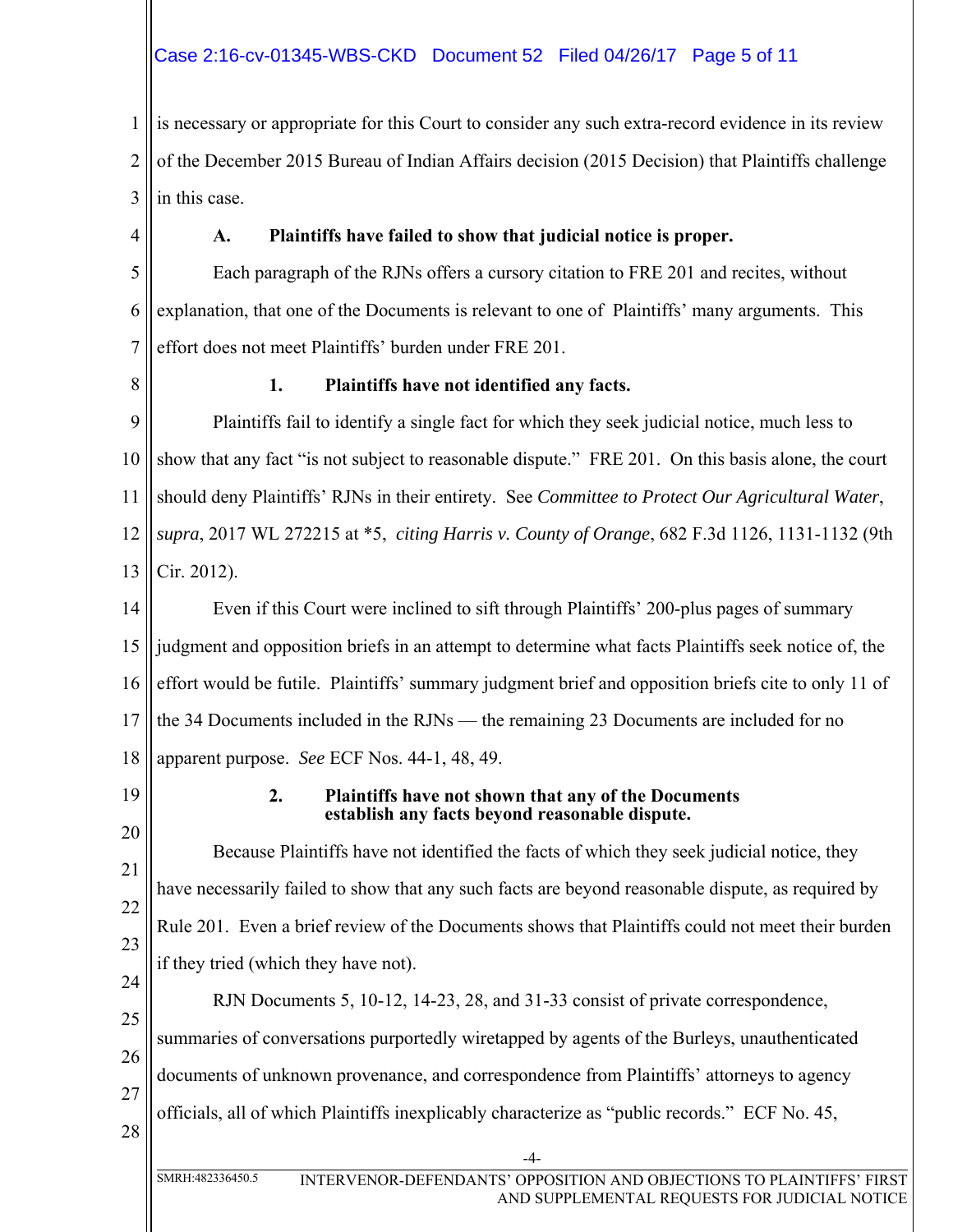# Case 2:16-cv-01345-WBS-CKD Document 52 Filed 04/26/17 Page 6 of 11

1 2 3 4 5 *passim*. These Documents have none of the indicia of trustworthiness that characterize public records — they were not prepared by any public official, they were not issued subject to any legal authority or public process, and nothing about them suggests their "accuracy cannot reasonably be questioned," FRE 201(b). $^1$  This Court should not take notice of any facts based on these Documents.

6 7 8 9 10 11 12 13 14 15 16 17 18 Even if the Documents were public records, only the existence of the records would be a proper subject of judicial notice; it would not be appropriate for this Court to take judicial notice of the truth of the matters asserted therein, or of Plaintiffs' interpretation of the Documents, as Plaintiffs seek. *See Lee*, *supra*, 250 F.3d at 690; *Southern Cal. Edison Co.*, *supra*, 300 F.Supp.2d at 974. For example, Plaintiffs offer "The Will and Testament of Yakima K. Dixie" (RJN Exh. 5) to support their inference that Dixie was aware of a potential claim against the BIA for recognizing the 1998 General Council. Opp. to Int. MSJ, ECF No. 49, at 41. They cite a *Los Angeles Times* article (RJN No. 11) in an attempt to show that Dixie was the last member of the Tribe in 1999. Opp. to Int. MSJ at 24. These inferences and factual assertions could not be established beyond "reasonable dispute," FRE 201(b), even if the accuracy of these Documents were established — which it is not. Documents 1-4, 6-9, 13, 24-27, 29-30 and 34 are court filings, decisions and records of public agencies, correspondence from public agencies, and the like, which might generally be

19 characterized as public records. *See* ECF No. 45. While some of these Documents are apparently

20 offered to show that the proceedings in question occurred (*e.g.*, RJN Exh. 1, motion to dismiss

21 Burley appeal in *Miwok III*), others are offered for the impermissible purpose of establishing the

22 truth of their contents or supporting Plaintiffs' interpretation of the Documents.

- 23 For example, Plaintiffs seek notice of RJN Exh. 7, "Letter from BIA to Burley accepting
- 24 new name for publication," not to show that the BIA changed the name of the Tribe in the Federal
- 25

 $\overline{a}$ 

26 <sup>1</sup> Plaintiffs have mischaracterized several of these Documents. For example, Plaintiffs describe Document No. 28 as a "corporate filing record of 'Friends of Yakima, Inc.'" ECF No. 45,

27 para. 28. In reality, the Document appears to be a printout of a page from a website called

28 "corporationwiki" containing uncorroborated statements about "Friends of Yakima." ECF No. 45, Exh. 28.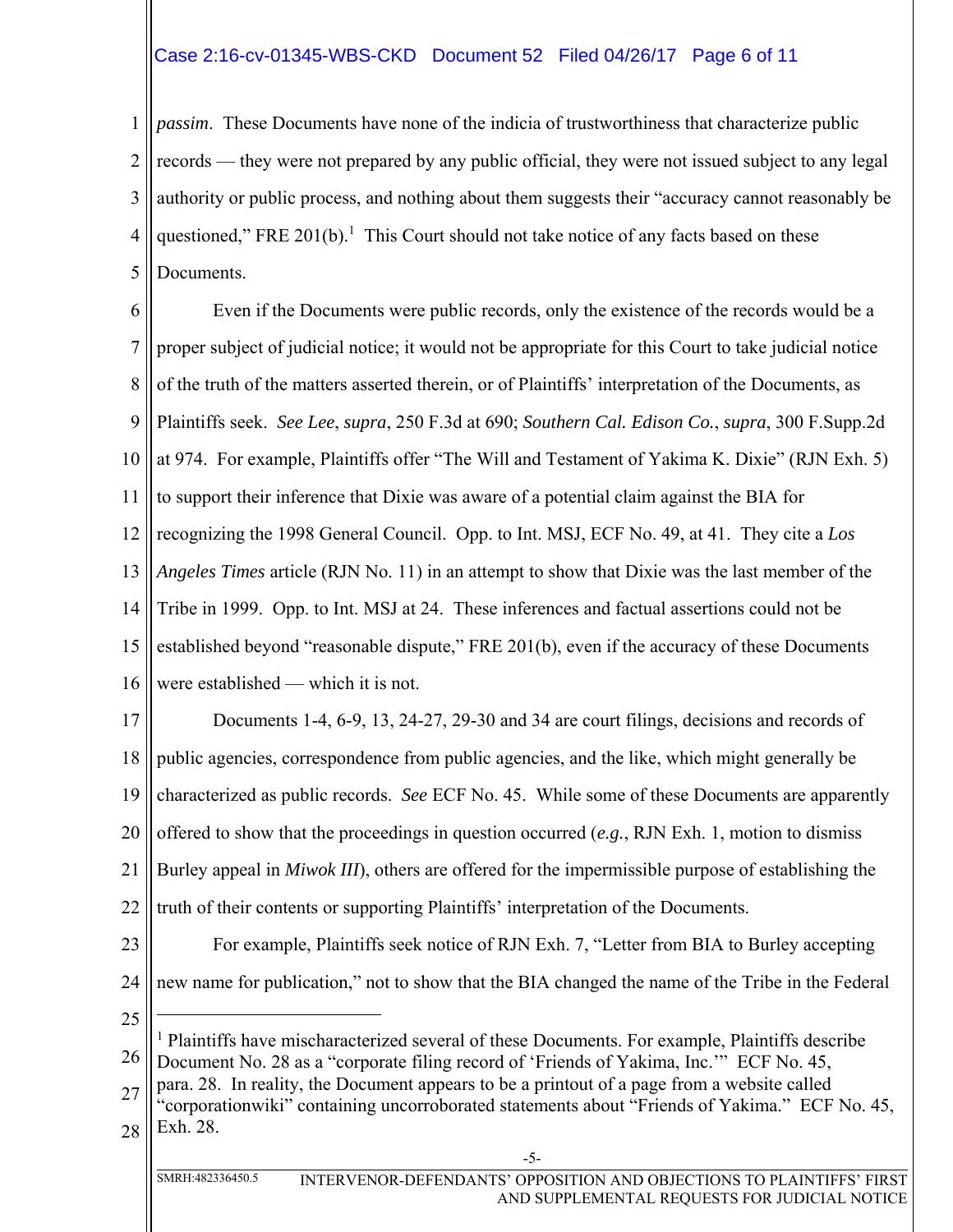## Case 2:16-cv-01345-WBS-CKD Document 52 Filed 04/26/17 Page 7 of 11

1 2 3 4 5 6 Register, but to support Plaintiffs' *interpretation* of that fact as demonstrating federal recognition of the Burleys' General Council. Opp. to Fed. MSJ, ECF No. 48, at 41-42. They seek judicial notice of the deposition testimony of Yakima Dixie (RJN Exh. 29) not to show the deposition occurred, but to establish the truth of statements made by Mr. Dixie. *See* Opp. to Int. MSJ at 63- 64. They seek judicial notice of a probation officer's report (RJN Exh. 34) to establish the truth of allegations recounted in the report. Opp. to Int. MSJ at 65.

7 8 9 10 11 12 These are not proper subjects of judicial notice. To the extent this Court takes any notice of these Documents, it should only notice the Documents' existence or the occurrence of the proceedings they reflect. *Lee*, *supra*, 250 F.3d at 690; *Southern Cal. Edison Co.*, *supra*, 300 F.Supp.2d at 974. "The truth of the [Documents'] contents, and the inferences properly drawn from them . . . is not a proper subject of judicial notice under Rule 201." *Patel v. Parnes*, 253 F.R.D. 531, 546 (C.D. Cal. 2008).

13 14 15 16 17 18 19 *United States v. Ritchie* — Plaintiffs' chief source of authority for their RJN — confirms this. 342 F.3d 903. *Ritchie* acknowledged that a court "may take judicial notice of some public records, including the records and reports of administrative bodies," but refused to judicially notice facts contained in records of the U.S. Drug Enforcement Agency — an administrative agency — because they were subject to reasonable dispute. *Id.* at 909 (quotation marks and citation omitted). *See also Pina v. Henderson*, 752 F.2d 47, 50 (2d Cir. 1985) (holding that the existence and content of a police report are not properly the subject of judicial notice).

20

#### **3. Plaintiffs have not shown the relevance of their requests for judicial notice.**

21 22 23 24 25 26 27 28 Plaintiffs' RJNs should be denied for the additional reason that Plaintiffs have not shown any of their requests for judicial notice is relevant. The only issue properly before this Court is whether the 2015 Decision was arbitrary, capricious, an abuse of discretion, or not in accordance with law. 5 U.S.C. § 706(2)(A). Yet Plaintiffs, by their own account, seek judicial notice in support of their arguments on issues unrelated to the validity of the 2015 Decision. Plaintiffs request that the Court take judicial notice of Documents 1-2 and 8-9 "to show that Plaintiffs could not appeal the U.S. District Court's summary judgment order [in *Miwok III*]

-6-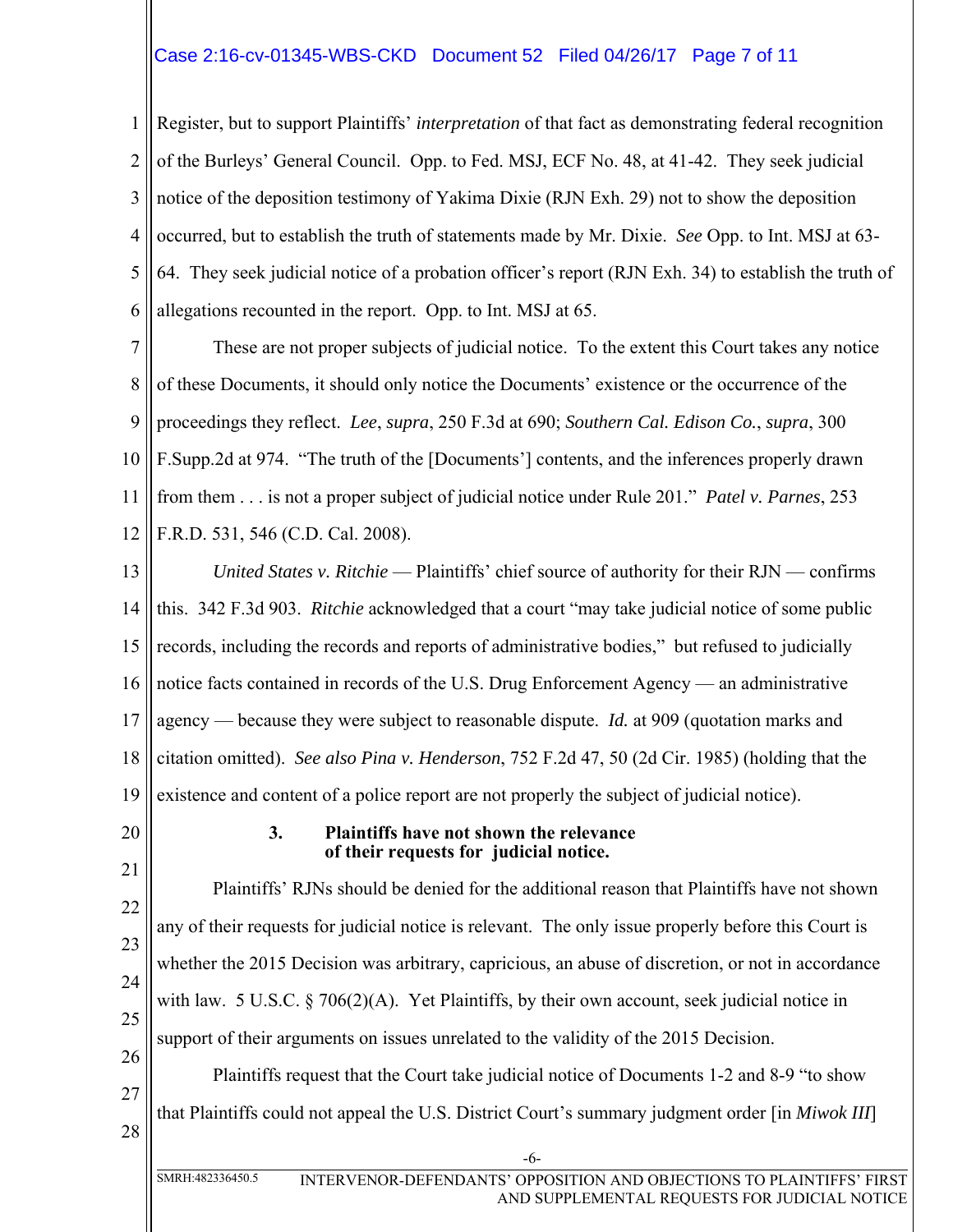## Case 2:16-cv-01345-WBS-CKD Document 52 Filed 04/26/17 Page 8 of 11

1 2 3 4 remanding to the AS–IA." Whether Plaintiffs were able to appeal the court order remanding an earlier decision to the BIA for reconsideration has no bearing on whether the BIA's 2015 Decision was arbitrary or capricious. Further, the Documents do not show that Plaintiffs could not appeal; they only show they chose not to appeal.

5 6 7 8 9 10 11 12 Plaintiffs seek judicial notice of Documents 3-7 and 10-33 on the grounds that these Documents are "relevant on the issue of Plaintiffs' statute of limitations argument." The federal statute of limitations in question only applies to "civil action[s] commenced against the United States," not to decisions by agency officials. 28 U.S.C. § 2401(a). In any case, Plaintiffs' 10word explanation as to 29 separate requests for judicial notice impermissibly asks this Court to "sort through the voluminous list of exhibits to determine whether any of the contents are appropriate subjects for judicial notice." *Committee to Protect Our Agricultural Water*, *supra*, 2017 WL 272215, at \*5. *See also Teamsters Local 617*, *supra*, 633 F.Supp.2d at 776-777

13 14 (denying judicial notice where party did not "offer any insight as to why judicial notice … [was] necessary").

15 16 17 18 19 20 21 Plaintiffs claim Document 34 is relevant to explain why Plaintiffs' attorney threatened to kill Yakima Dixie and to support Plaintiffs' claims that Dixie lied about whether he resigned as chairperson of the 1998 General Council. ECF No. 48-1, p. 2. Neither issue is relevant to the validity of the 2015 Decision. The Decision determined that the BIA would not recognize the 1998 General Council because it was adopted without the participation or consent of the Tribal community — not because Dixie said that the Burleys forged his resignation as chairperson of the Council. (AR-2017-1401.)

22

#### **B. Plaintiffs may not introduce extra-record evidence in the guise of a request for judicial notice.**

23 24 25 26 27 28 -7- SMRH:482336450.5 INTERVENOR-DEFENDANTS' OPPOSITION AND OBJECTIONS TO PLAINTIFFS' FIRST Plaintiffs' RJNs improperly attempt to augment the administrative record in this case without showing that one of the four narrow exceptions for allowing extra-record evidence applies. *Southwest Ctr. For Biological Diversity*, *supra*, 100 F.3d at 1450. All but five of the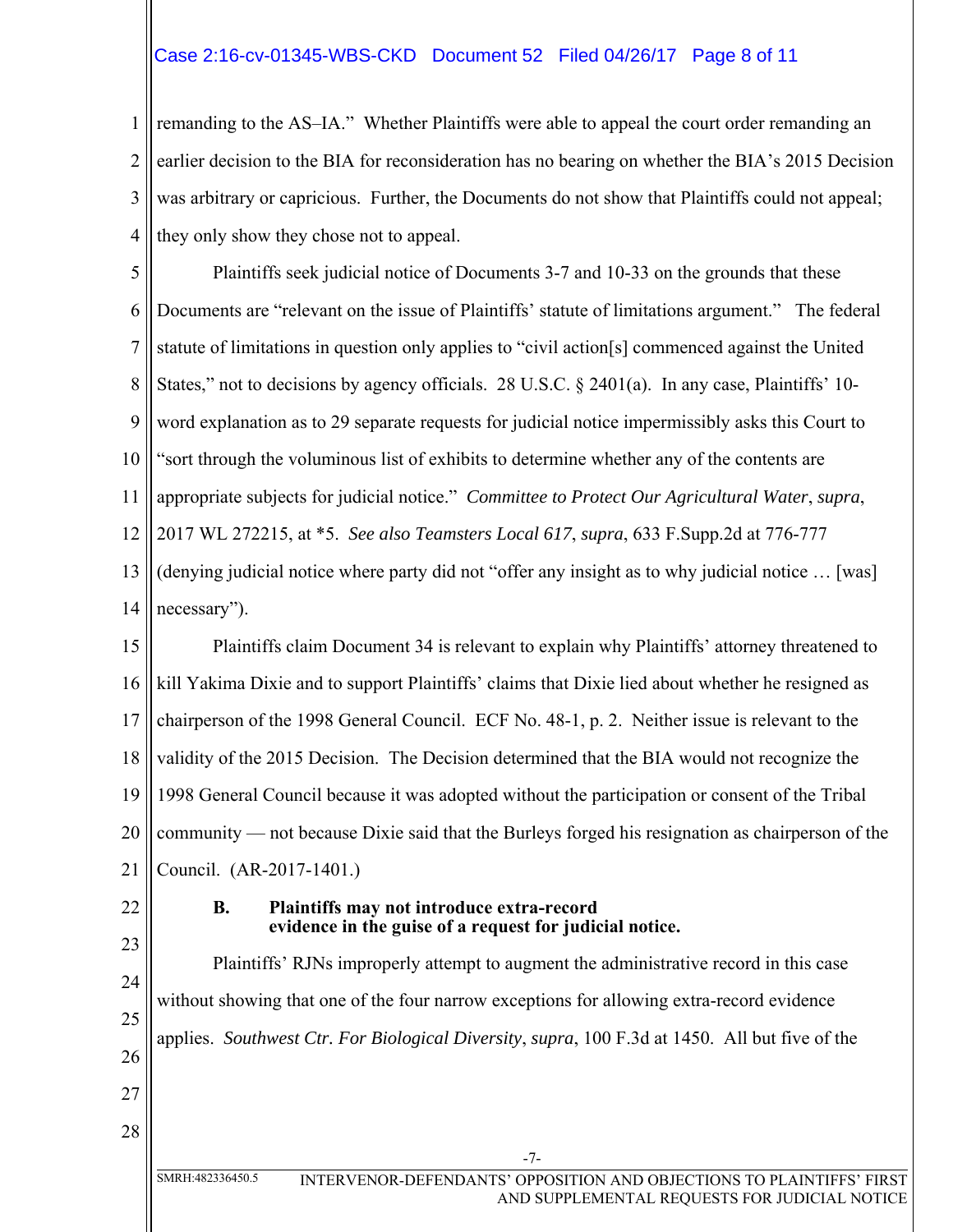# Case 2:16-cv-01345-WBS-CKD Document 52 Filed 04/26/17 Page 9 of 11

1 2 3 4 34 Documents are outside of the administrative record prepared by federal Defendants.<sup>2</sup> Plaintiffs have not even tried to show that the existing record is inadequate or that consideration of these 29 Documents is necessary; their requests should be denied on that basis alone. *See Animal Defense Council*, *supra*, 840 F.2d at 1437.3

5 6 7 8 9 10 In addition, the Court should deny Plaintiffs' RJNs because, to the extent they seek to augment the administrative record with the 29 new Documents, they are untimely. This Court's scheduling order required the parties to submit any motion to augment the administrative record by February 6, 2017. ECF No. 41, pp 2-3. Plaintiffs filed the RJNs on March 3, 2017 and April 3, 2017, respectively. Plaintiffs have not identified any extenuating circumstances to explain their late submission of extra-record materials.

11 12 13 14 15 16 17 18 19 20 Intervenors note that Plaintiffs also filed a separate Declaration of Manuel Corrales, ECF No. 44-2, containing a total of 46 exhibits. Of those, 34 exhibits consist of the Documents contained in the RJNs, and the remaining 12 are documents already contained in the administrative record. Plaintiffs offered no explanation for submitting these 388 pages of duplicative documents. As to the exhibits that are already included in the administrative record, the declaration is unnecessary and duplicative, and the Court should strike the exhibits from the record on that basis. To the extent the declaration seeks to augment the administrative record with the remaining documents, the Court should strike the documents for the reasons given above: Plaintiffs have failed to show that consideration of extra-record evidence is necessary, and their attempt to augment the record is untimely.

21

### **IV. CONCLUSION**

22 23 24 Each of Plaintiffs' 34 requests for judicial notice fails to meet the requirements of Rule 201 and should be denied on that basis. Even if the requests satisfied the requirements of Rule 201, the Court should deny them as to the 29 Documents that consist of extra-record evidence, because

25

 $\overline{a}$ 

<sup>26</sup> <sup>2</sup> The five Documents already in the administrative record are numbers 1, 8, 29, 31 and 32.

<sup>27</sup> 28 <sup>3</sup> Several of the Documents did not even exist when the 2015 Decision was issued and thus could not have been considered in reaching the Decision. *See Vermont Yankee Nuclear Power Corp. v. NRDC*, 435 U.S. 519, 549 (1978). ECF No. 45, Exh. No. 25, 26, 30.

<sup>-8-</sup>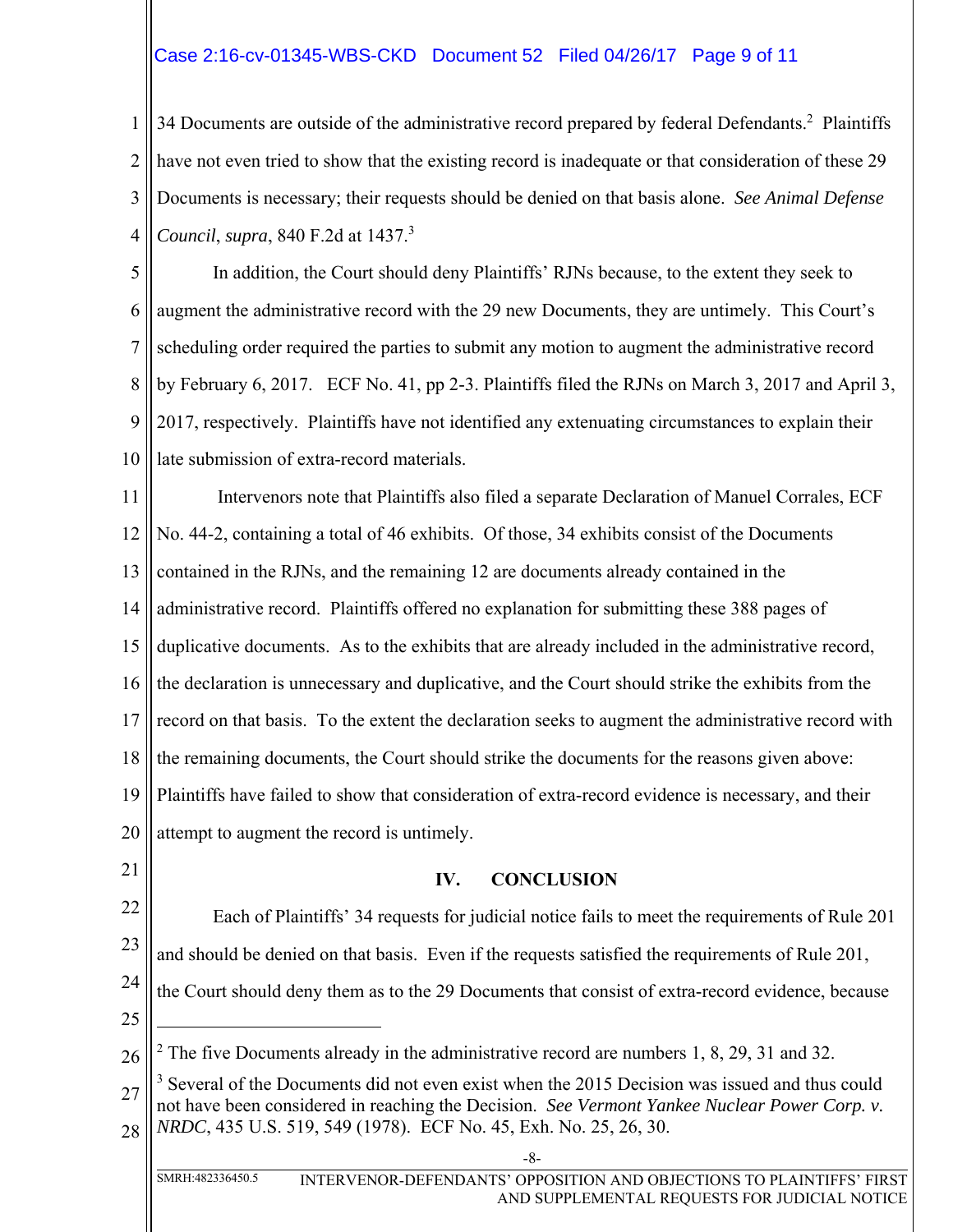# Case 2:16-cv-01345-WBS-CKD Document 52 Filed 04/26/17 Page 10 of 11

 Plaintiffs have not shown that consideration of such evidence is necessary or proper. Intervenors also request that the Court decline to consider the arguments in Plaintiffs' briefs that rely on the inadmissible extra-record evidence.

| $\overline{4}$ |                       |                                                                                                                        |
|----------------|-----------------------|------------------------------------------------------------------------------------------------------------------------|
| 5<br>6         | Dated: April 26, 2017 | ROBERT J. URAM<br><b>JAMES F. RUSK</b><br>ZACHARY D. WELSH                                                             |
| $\overline{7}$ |                       | SHEPPARD, MULLIN, RICHTER & HAMPTON LLP                                                                                |
| 8              |                       | Attorneys for Intervenor-Defendants                                                                                    |
| 9              |                       | By __/s/ James F. Rusk                                                                                                 |
| 10             |                       | <b>JAMES F. RUSK</b>                                                                                                   |
| 11             |                       |                                                                                                                        |
| 12             |                       |                                                                                                                        |
| 13             |                       |                                                                                                                        |
| 14             |                       |                                                                                                                        |
| 15             |                       |                                                                                                                        |
| 16             |                       |                                                                                                                        |
| 17             |                       |                                                                                                                        |
| 18             |                       |                                                                                                                        |
| 19             |                       |                                                                                                                        |
| 20             |                       |                                                                                                                        |
| 21             |                       |                                                                                                                        |
| 22             |                       |                                                                                                                        |
| 23             |                       |                                                                                                                        |
| 24             |                       |                                                                                                                        |
| 25             |                       |                                                                                                                        |
| 26             |                       |                                                                                                                        |
| 27             |                       |                                                                                                                        |
| 28             |                       | $-9-$                                                                                                                  |
|                | SMRH:482336450.5      | INTERVENOR-DEFENDANTS' OPPOSITION AND OBJECTIONS TO PLAINTIFFS' FIRST<br>AND SUPPLEMENTAL REQUESTS FOR JUDICIAL NOTICE |